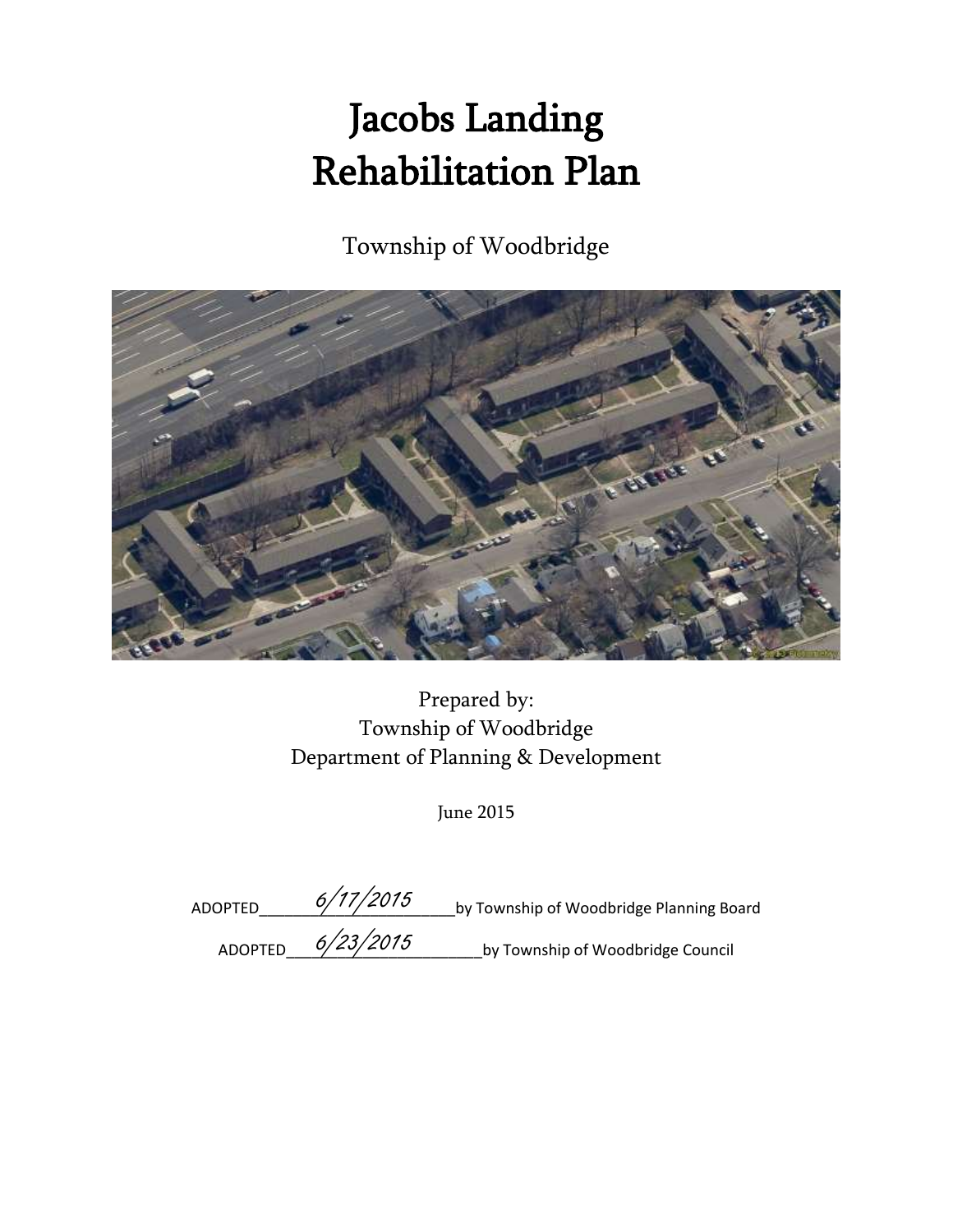## Jacobs Landing Rehabilitation Plan

Block 250, Lot 1.02

Township of Woodbridge

Prepared by Woodbridge Township Department of Planning & Development

> Marta E. Lefsky, A.I.C.P., P.P. License No. 05177

\_\_\_\_\_\_\_\_\_\_\_\_\_\_\_\_\_\_\_\_\_\_\_\_\_\_\_\_\_\_\_

Eric Griffith, A.I.C.P., P.P. License No. 33LI00622200

\_\_\_\_\_\_\_\_\_\_\_\_\_\_\_\_\_\_\_\_\_\_\_\_\_\_\_\_\_\_

Chris Kesici, A.I.C.P., P.P. License No. 33LI00618600

\_\_\_\_\_\_\_\_\_\_\_\_\_\_\_\_\_\_\_\_\_\_\_\_\_\_\_\_\_\_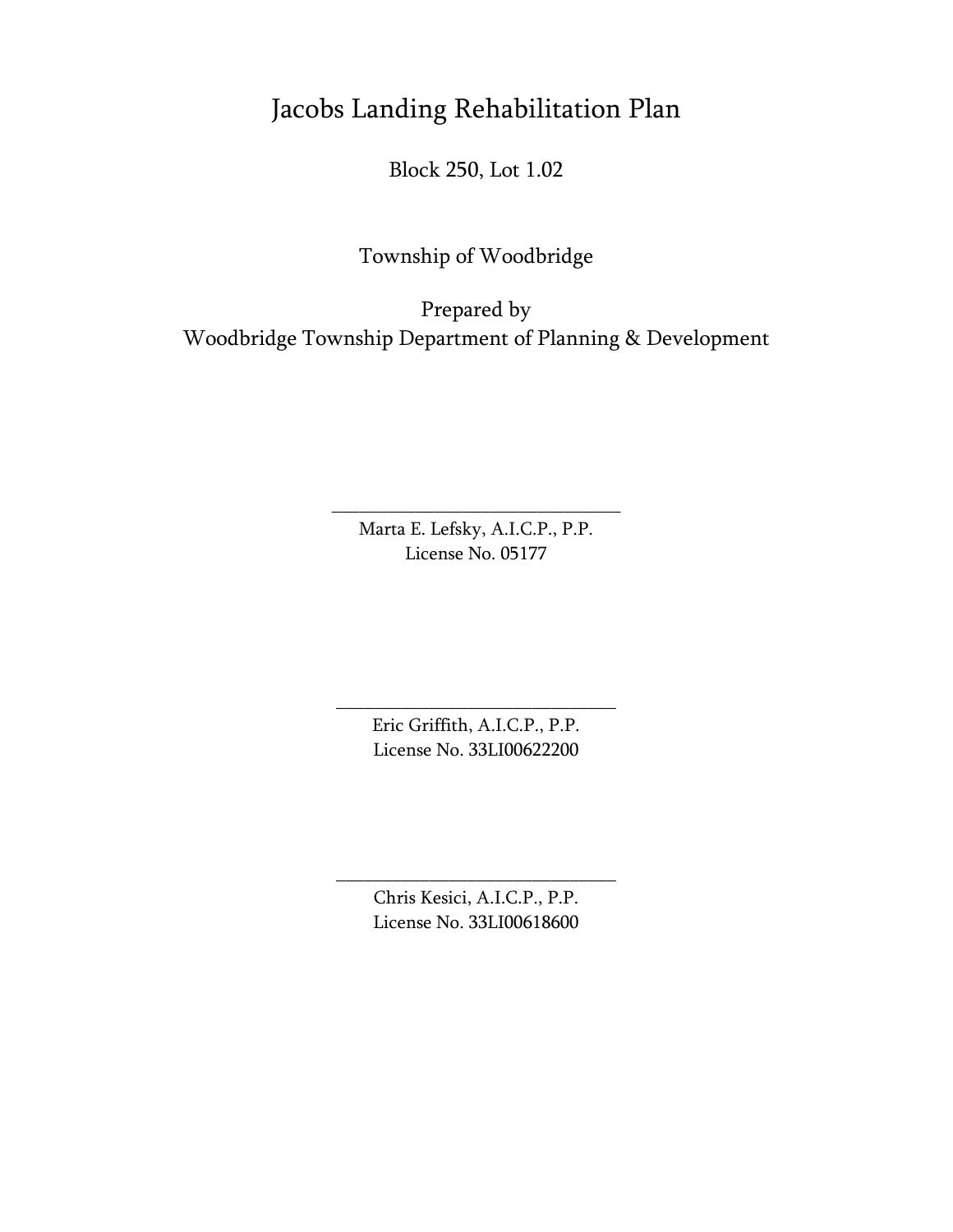### TABLE OF CONTENTS

| RELATIONSHIP OF PLAN TO THE TOWNSHIP LAND DEVELOPMENT |  |
|-------------------------------------------------------|--|
|                                                       |  |
|                                                       |  |
|                                                       |  |
|                                                       |  |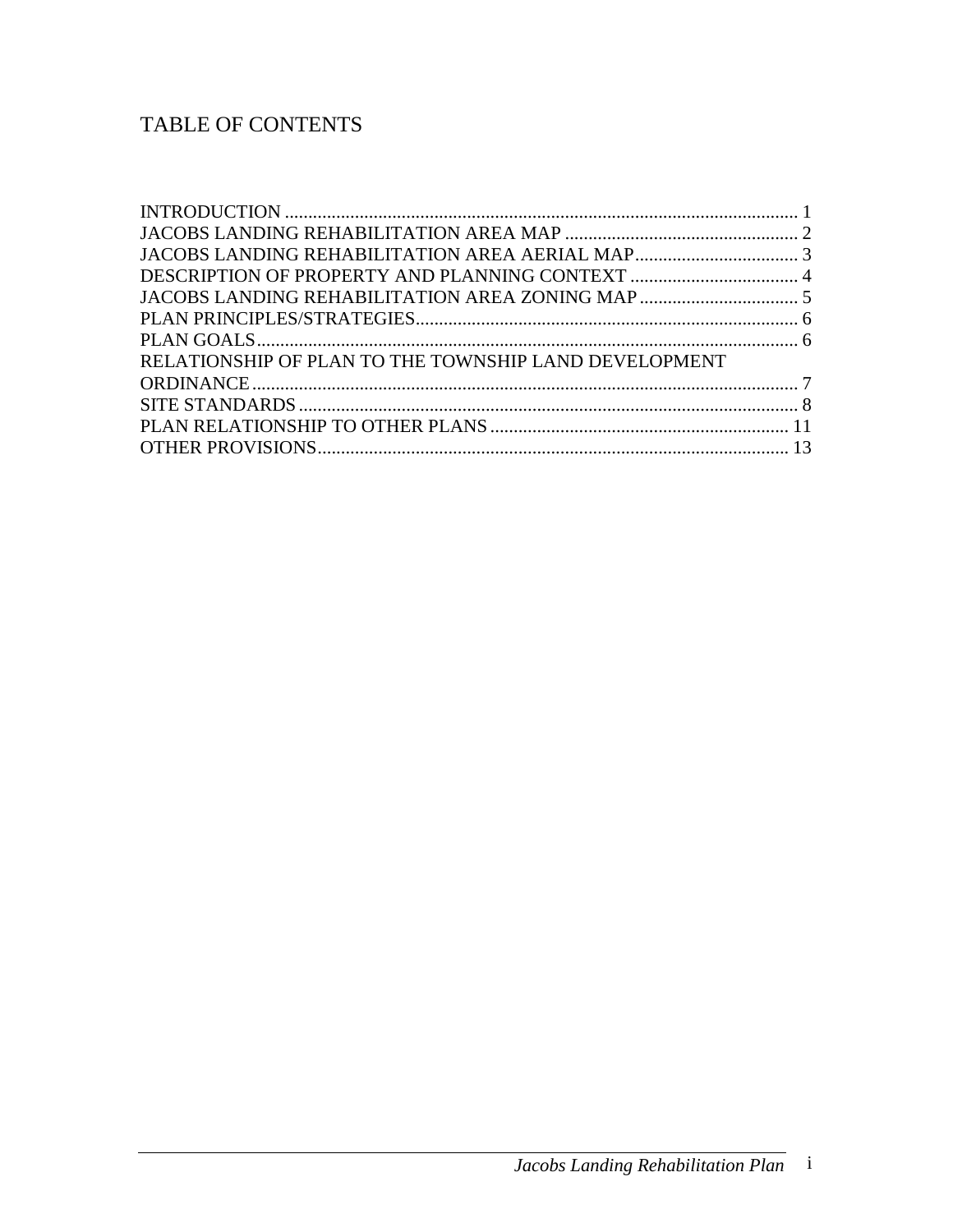#### <span id="page-3-0"></span>**INTRODUCTION**

This Jacobs Landing Rehabilitation Plan presents an opportunity to comprehensively improve the Woodbridge Gardens publicly operated housing facility along Bunns Lane in the Woodbridge section of Woodbridge Township. The purpose of this plan is three-fold: (1) to provide a modern 100 percent affordable housing option, (2) to provide greater residential density in Woodbridge to support Woodbridge businesses, and (3) to apply State and Township planning principles for compact, dense development where appropriate.

The rehabilitation area consists of one parcel: Block 250, Lot 1.02. The area is bounded by Bunns Lane to the North, Amboy Avenue/New Jersey State Highway Route 35 to the east, and the New Jersey Turnpike to the south and west.

On September 21, 2010, the Municipal Council designated all of Woodbridge Township as an "area in need of Rehabilitation" under the New Jersey Redevelopment and Housing Law (NJSA 40A:12A-1 et seq.). Under the statute, Rehabilitation is defined as "an undertaking, by means of extensive repair, reconstruction or renovation of existing structures with or without the introduction of new construction or the enlargement of existing structures, in any area that has been determined to be in need of rehabilitation or redevelopment, to eliminate substandard structural or housing conditions and arrest the deterioration of that area." This Rehabilitation Plan constitutes a redevelopment plan by statute and is prepared in accordance with NJSA 40A:12A-7 which states that "no redevelopment projects shall be undertaken or carried out except in accordance with a Redevelopment Plan adopted by ordinance of the municipal governing body."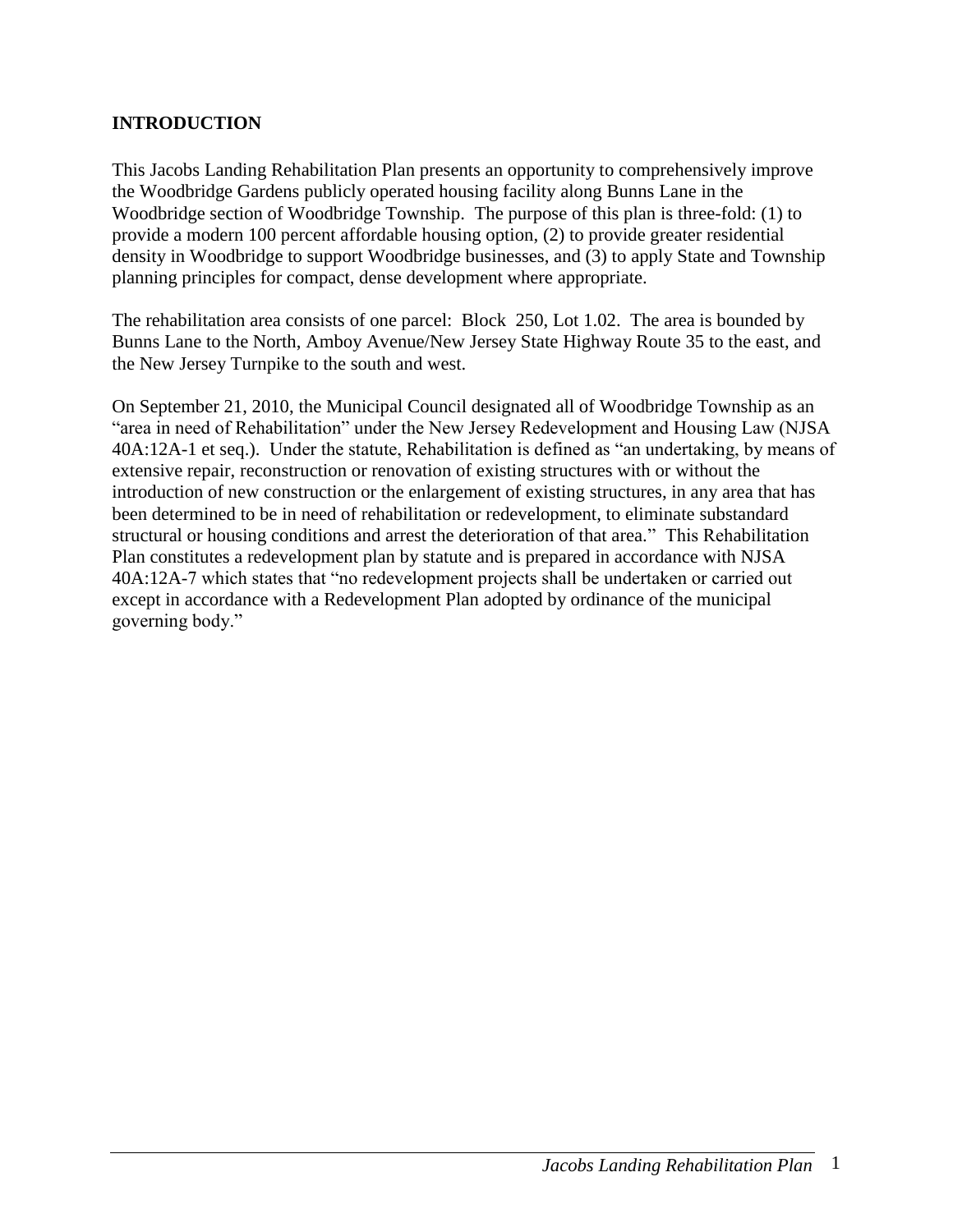

<span id="page-4-0"></span>**JACOBS LANDING REHABILITATION AREA MAP**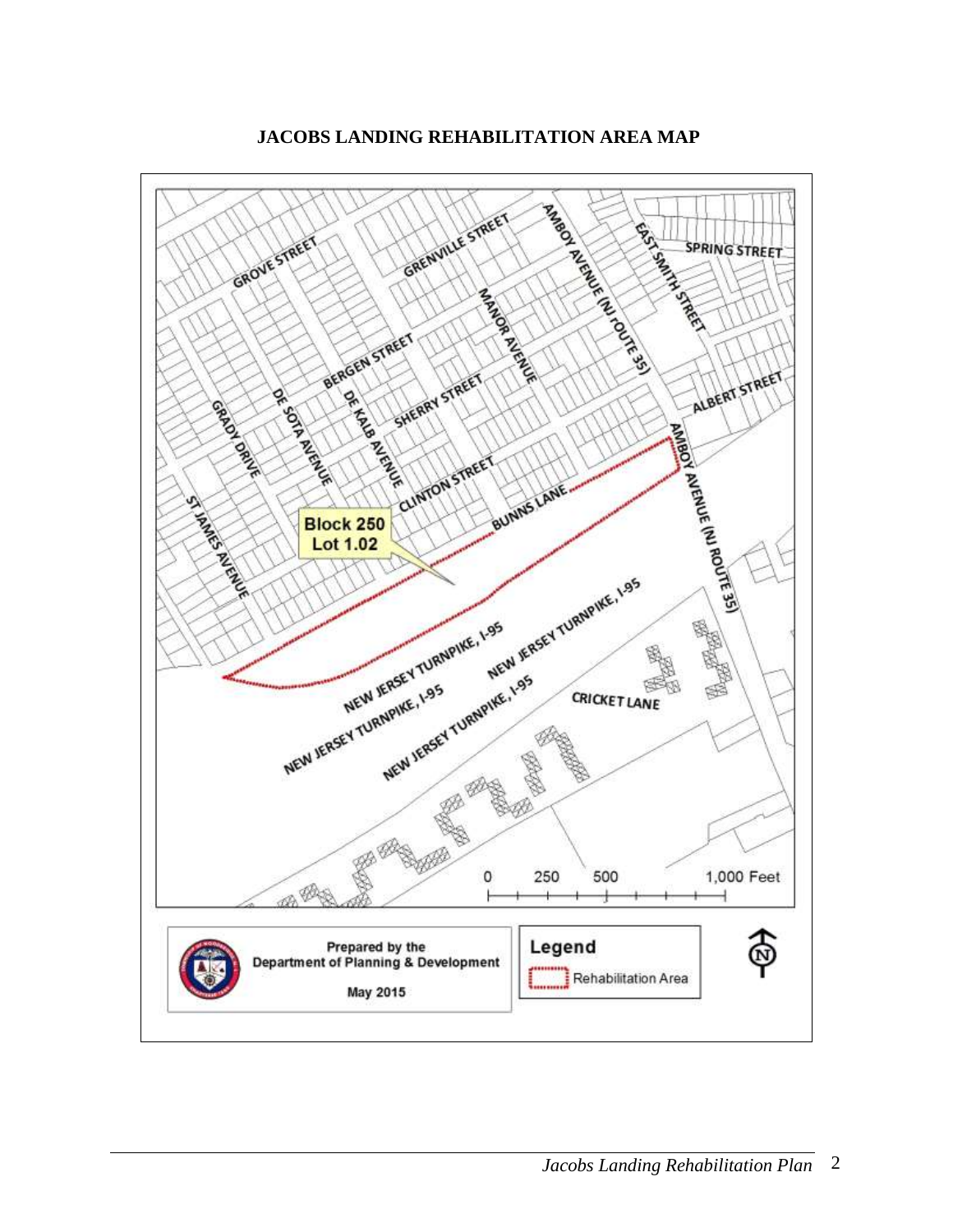<span id="page-5-0"></span>

**JACOBS LANDING REHABILITATION AREA AERIAL MAP**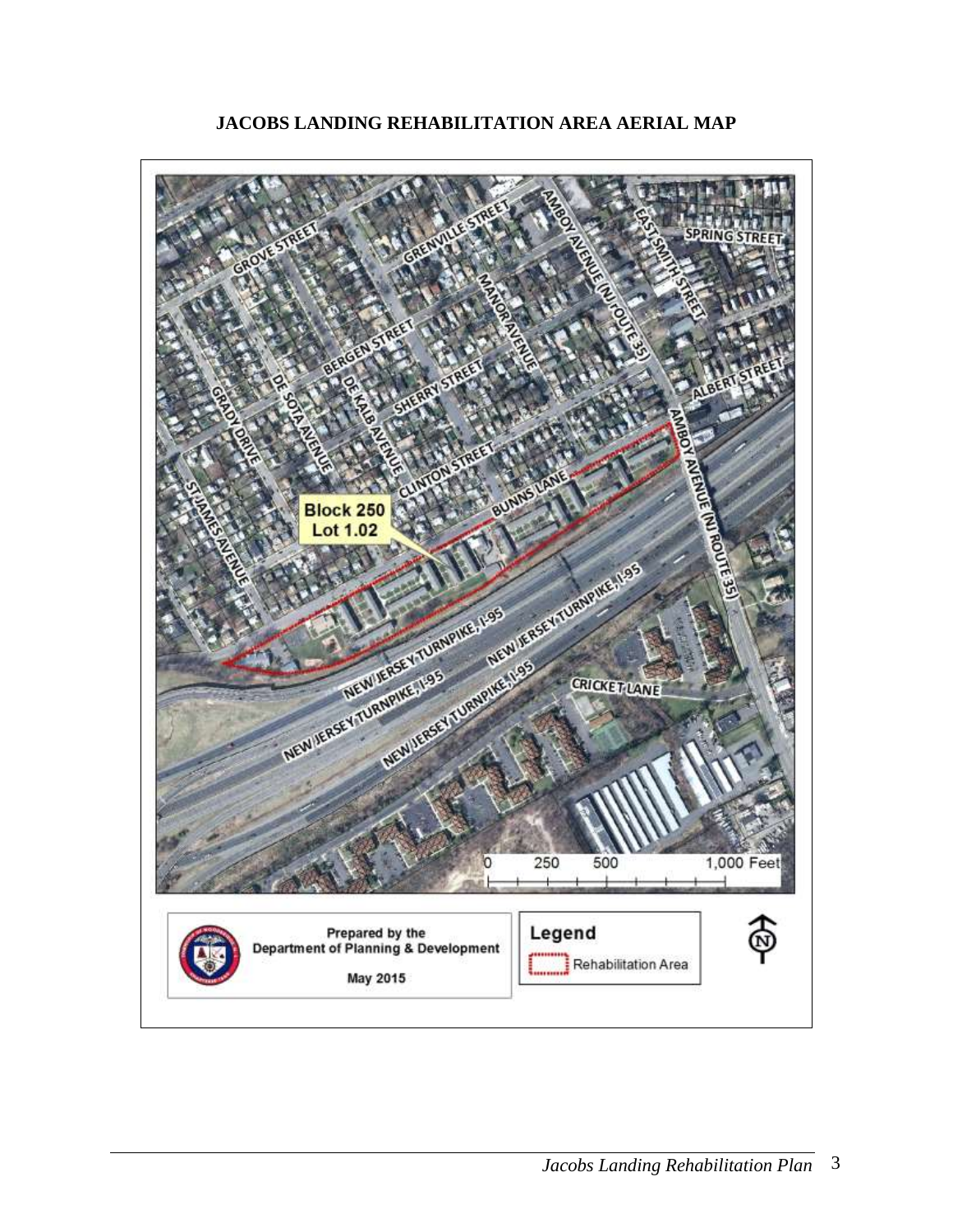#### <span id="page-6-0"></span>**DESCRIPTION OF PROPERTY AND PLANNING CONTEXT**

#### *Area and Location*

This Rehabilitation Plan area consists of one parcel: Block 250, Lot 1.02. This parcel has frontage along Bunns Lane and Amboy Avenue. The site contains 150 apartments over 17 buildings that are owned and operated by the Woodbridge Township Housing Authority. There is a community center and a resource building. The Housing Authority also has its administrative building and two garages on the property. There is also a small recreation area. The site is approximately 9.3 acres.

The property is on the southern edge of a single-family residential neighborhood. The property is bounded to the south and west by the New Jersey Turnpike. The Amboy Avenue commercial district and Route 35 is located just to the east.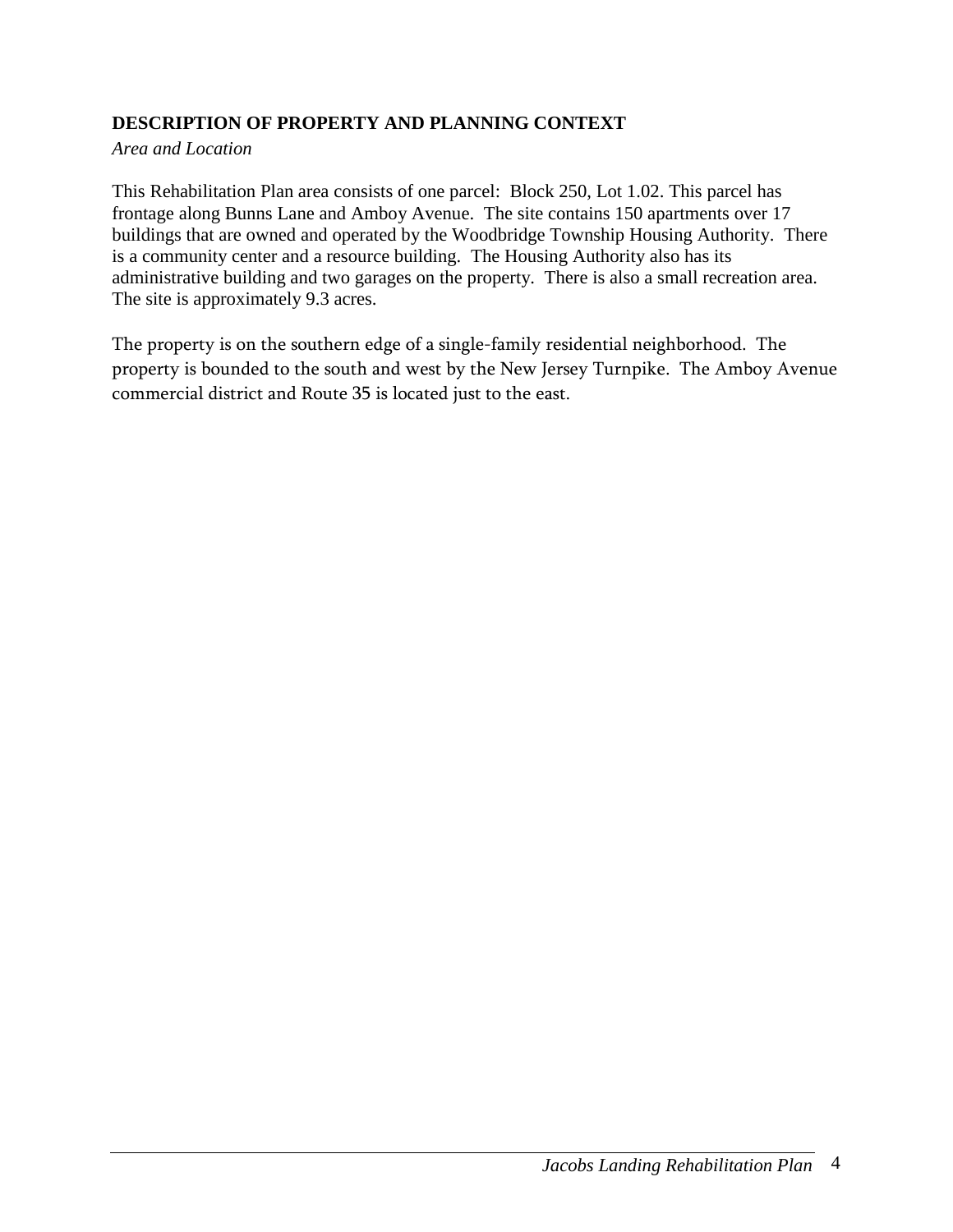<span id="page-7-0"></span>

**JACOBS LANDING REHABILITATION AREA ZONING MAP**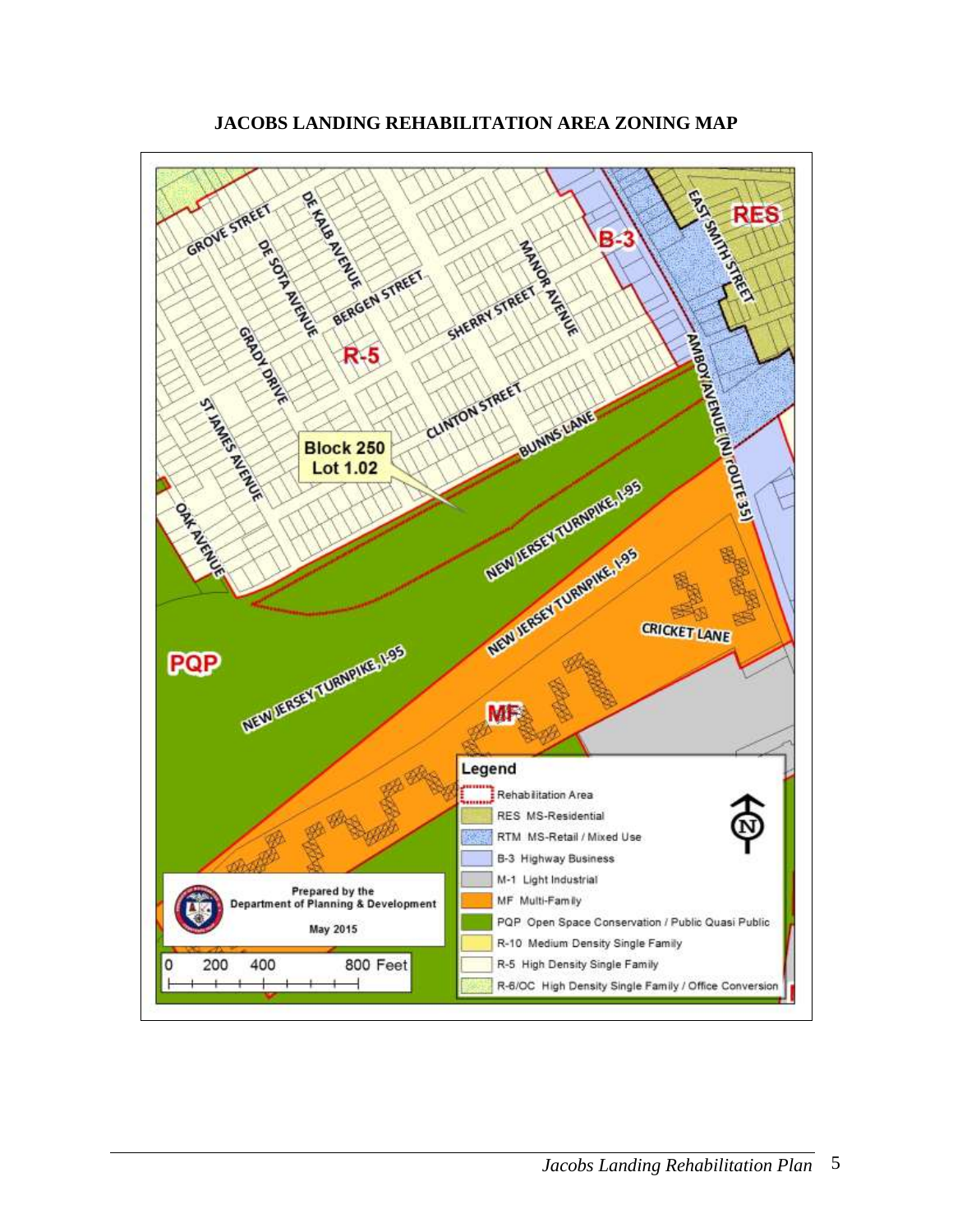#### <span id="page-8-0"></span>**PLAN PRINCIPLES/STRATEGIES**

The Township of Woodbridge is in a position to revitalize and rehabilitate the existing complex. The site was constructed in 1952 and is in need of upgrades. This can be accomplished by rehabilitating this site into a modern development.

#### <span id="page-8-1"></span>**PLAN GOALS**

The overall goal of this Rehabilitation Plan is to comprehensively upgrade the Woodbridge Gardens site. Specific goals are as follows:

- To rehabilitate the existing complex located on Bunns Lane to provide a modern affordable housing option in Woodbridge
- To rehabilitate the existing site to provide better living opportunities
- To improve the site design
- To provide higher density housing in an appropriate place
- To continue the rehabilitation efforts throughout the Township
- To ensure the integrity of the existing adjacent residential area.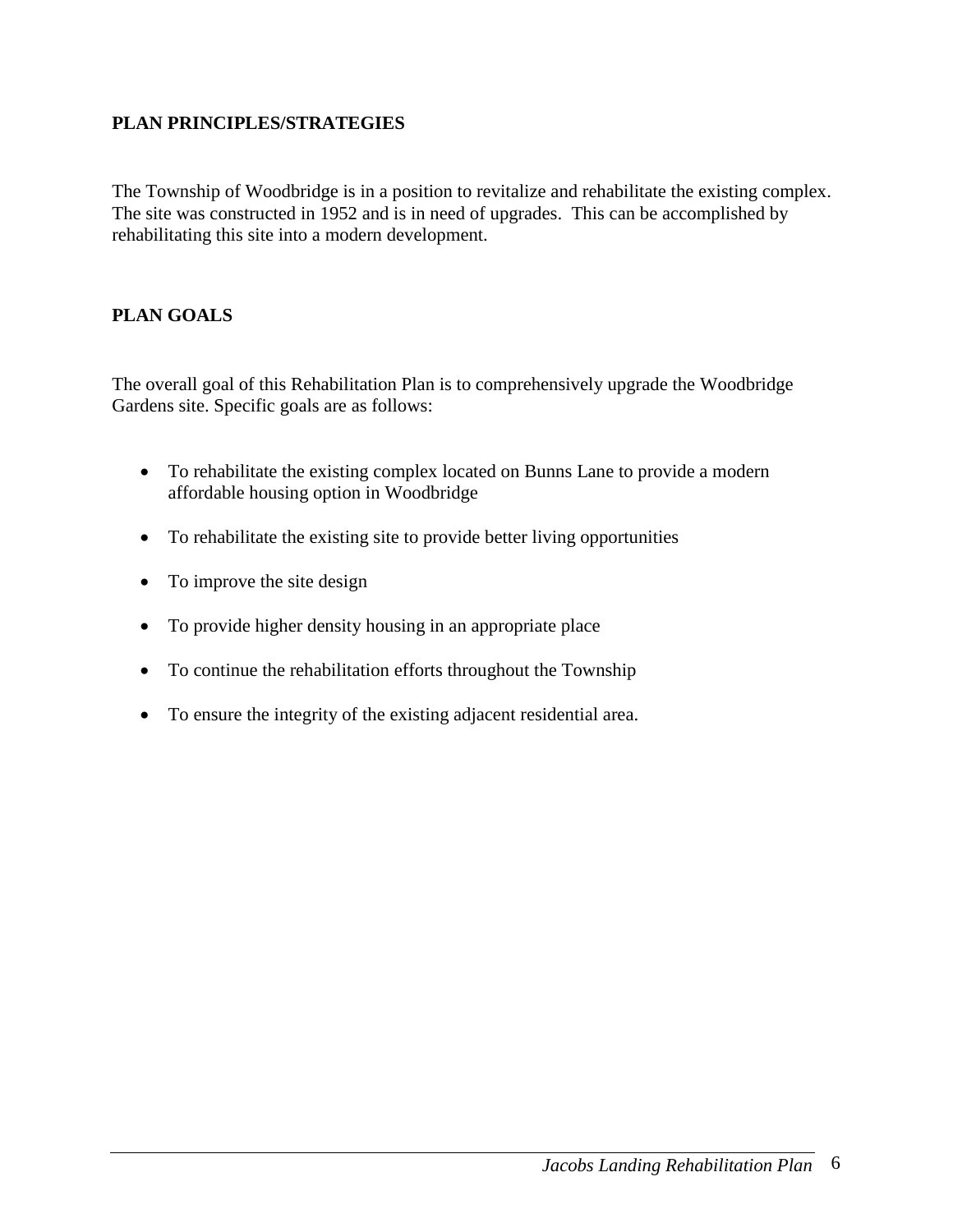#### <span id="page-9-0"></span>**RELATIONSHIP OF PLAN TO THE TOWNSHIP LAND DEVELOPMENT ORDINANCE**

This Rehabilitation Plan supersedes the use and bulk provisions of the Township Land Use and Development Regulations (Chapter 150) for the Rehabilitation Area unless specifically referenced. Other Township regulations affecting developments that are in conflict are superseded by this Plan; however, existing engineering standards, performance standards and definitions shall apply.

In connection with site plan or subdivision applications, the Planning Board may grant deviations from the regulations contained within this Rehabilitation Plan where by reason of exceptional narrowness, shallowness or shape of a specific piece of property or by reason of exceptional topographic conditions, pre-existing structures and physical features uniquely affecting a specific piece of property, the strict application of any area, yard, bulk or design objective or regulation adopted pursuant to this Rehabilitation Plan would result in peculiar and exceptional practical difficulties to, or exceptional or undue hardship upon, the developer or redeveloper of such property. The Planning Board may also grant a deviation from the regulations contained within this Plan related to a specific piece of property where the purposes of this Plan would be advanced by such deviation from the strict application of the requirements of this Plan and the benefits of granting the deviation would outweigh any detriments.

The Planning Board may grant exceptions or waivers from design standards from the requirements for site plan or subdivision approval as may be reasonable and within the general purpose and intent of the provisions for site plan review and/or subdivision approval within the Plan, if the literal enforcement of one or more provisions of the Plan is impracticable or would exact undue hardship because of peculiar conditions pertaining to this site. No deviations may be granted under the terms of this section unless such deviations can be granted without resulting in substantial detriment to the public good and will not substantially impair the intent and purpose of the Rehabilitation Plan.

No deviations may be granted which will result in permitting a use that is not a permitted use within this Plan. Any deviation from standards of this Plan that results in a "d" variance pursuant to N.J.S.A. 40:55D-70d shall be addressed as an amendment to the Plan rather than via variance relief through the Township's Zoning Board of Adjustment. An application requesting a deviation from the requirements of this Rehabilitation Plan shall provide public notice of such a application in accordance with the public notice requirement set forth in N.J.S.A. 40:55D-12a.&b. All development must be approved by the Planning Board and shall be submitted through the normal site plan and subdivision procedures as identified by N.J.S.A. 40:55D, et seq.

Final adoption of this Rehabilitation Plan by the Municipal Council shall be considered an amendment to the Township of Woodbridge Land Use and Development Regulations Ordinance and Zoning Map. Unless otherwise defined in the Plan, terms used in this Plan shall have the same meaning as defined in the Township's Land Use and Development Regulations Ordinance.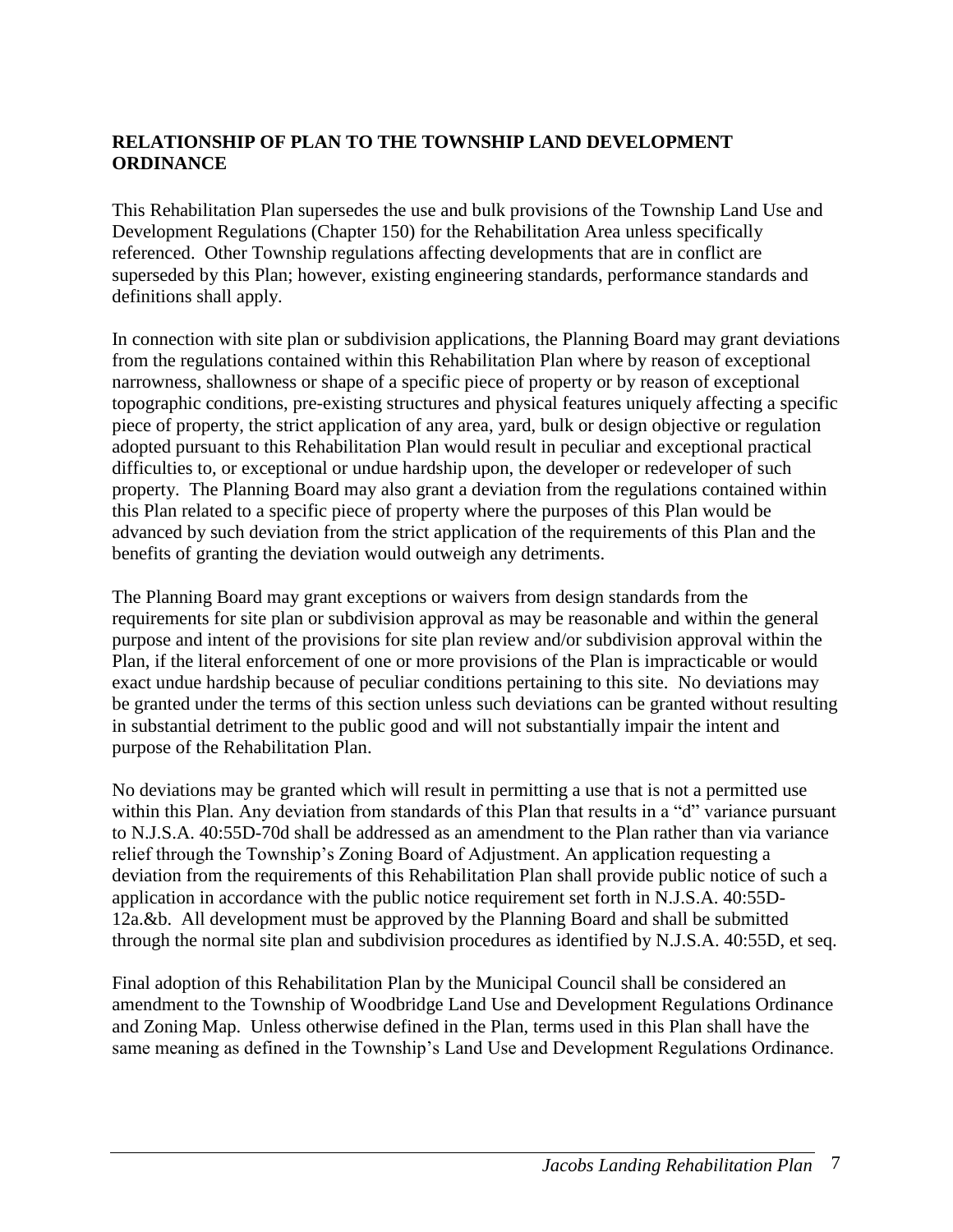#### <span id="page-10-0"></span>**SITE STANDARDS**

A review of the existing conditions in the Rehabilitation Site, together with an assessment of the current zoning, reveals that creation of a rehabilitation zone could be fruitful in facilitating and expediting reconstruction of the site.

Purpose: To provide an affordable housing complex and protect the character of the adjoining residential areas.

Permitted Uses: Apartment Buildings

Permitted Accessory Uses: Uses which are customarily incidental to the principal use such as a management office, community center, storage buildings, sheds, signage, and parking.

Prohibited Uses: All uses unable to be classified as those specifically permitted.

Bulk Standards:

Principal Buildings: Apartment Buildings

- Minimum lot size: 4 acres;
- Minimum lot width: 750 feet:
- \*Minimum mean lot depth: 100 feet;
- \*Minimum front setback: 5 feet, inclusive of the right-of-way;
- Minimum each side setback: 10 feet;
- Minimum both side setbacks: 25 feet;
- Minimum rear setback: 35 feet, except abutting the New Jersey Turnpike Right-of-way where it may be reduced to 0 feet.
- Maximum floor area ratio: 1:1:
- Maximum building coverage (including principal and accessory buildings) : 35%;
- Maximum impervious coverage by all buildings and pavement: 80%;
- Maximum building height: 35 feet or three-stories, whichever is less;
- Parking Spaces: 1.5 parking spaces per each unit on-site.

\*The irregular shaped parcel precludes establishing standard minimum lot depth and front yard setbacks. Fortunately, the existing parcel is designed such that the right-of-way establishes a practical front yard ranging from 8-20 feet, which is much greater than the minimum provided herein.

Accessory buildings and uses:

Administration buildings, community buildings and storage buildings shall not exceed 30 feet in height and shall conform to at least the front setback requirement of the principal building. All other accessory buildings not attached to a principal building shall not exceed 15 feet in height and shall conform to at least the front setback requirement of the principal building. Buildings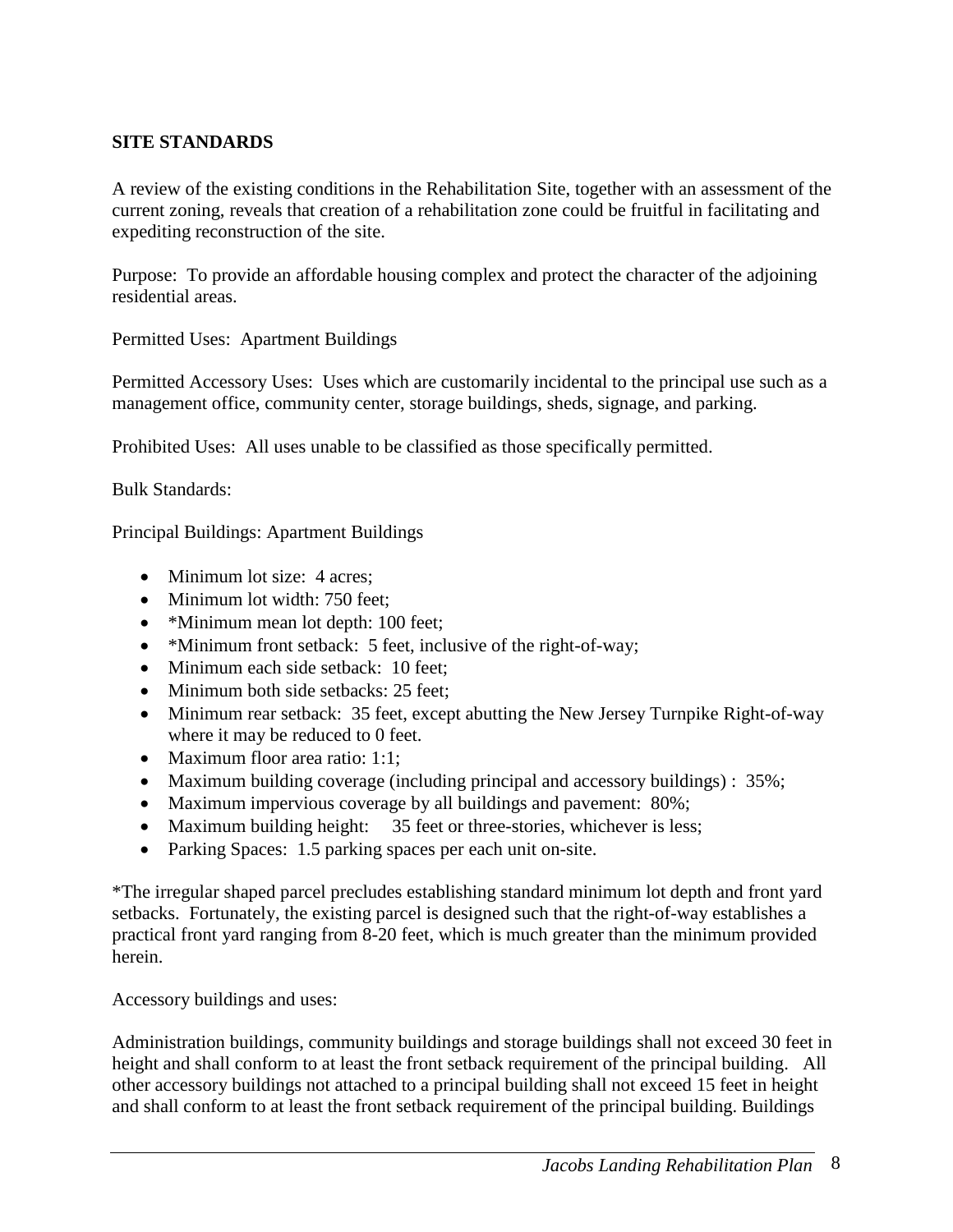for tools and equipment used for the maintenance of the grounds are not to exceed 250 square feet in area.

#### Lighting:

- Pedestrian-level, bollard lighting, ground-mounted lighting, or other low, glare-controlled fixtures mounted on building or landscape walls shall be used to light pedestrian walkways.
- Accent lighting on buildings is encouraged.
- Lighting shall be shielded to prevent glare on adjacent properties.
- Exterior light fixtures shall be compatible and relate to the architectural character of the buildings on a site. Site lighting shall be provided at the minimum level to accommodate safe pedestrian and vehicular movements without causing any off-site glare.
- Parking lot lights shall not exceed 20 feet in height and shall contain decorative fixtures.

Buffering and Landscaping:

- Minimum landscaped area required to be 20 percent.
- All setback areas fronting public roadways should be defined by a combination of low walls, decorative fencing and/or landscaping. The landscape area within should contain a variety of flowering trees, shrubs, perennials, annuals, and bulbs to complement the architecture and provide seasonal interest.
- Landscape areas may also contain decorative lighting and signage, which should be designed to complement the overall buffer design.
- Landscape design should be integrated into overall site design and plans should include a watering and maintenance schedule for each area.
- Any dumpster shall be screened from public view with fencing and landscaping.
- All trees to be removed shall be done in accordance with the Township Tree Ordinance.

#### Green Buildings:

- All buildings are encouraged to be LEED-qualified buildings, and/or employ energy saving construction and utility techniques.
- Proposed energy saving techniques shall be provided as part of architectural plans and renderings.

#### Site Signage:

- Two (2) monument signs shall be permitted.
- Maximum sign area: 20 square feet per side, with a maximum of two sides allowed.
- Minimum setback: three (3) feet from the property line.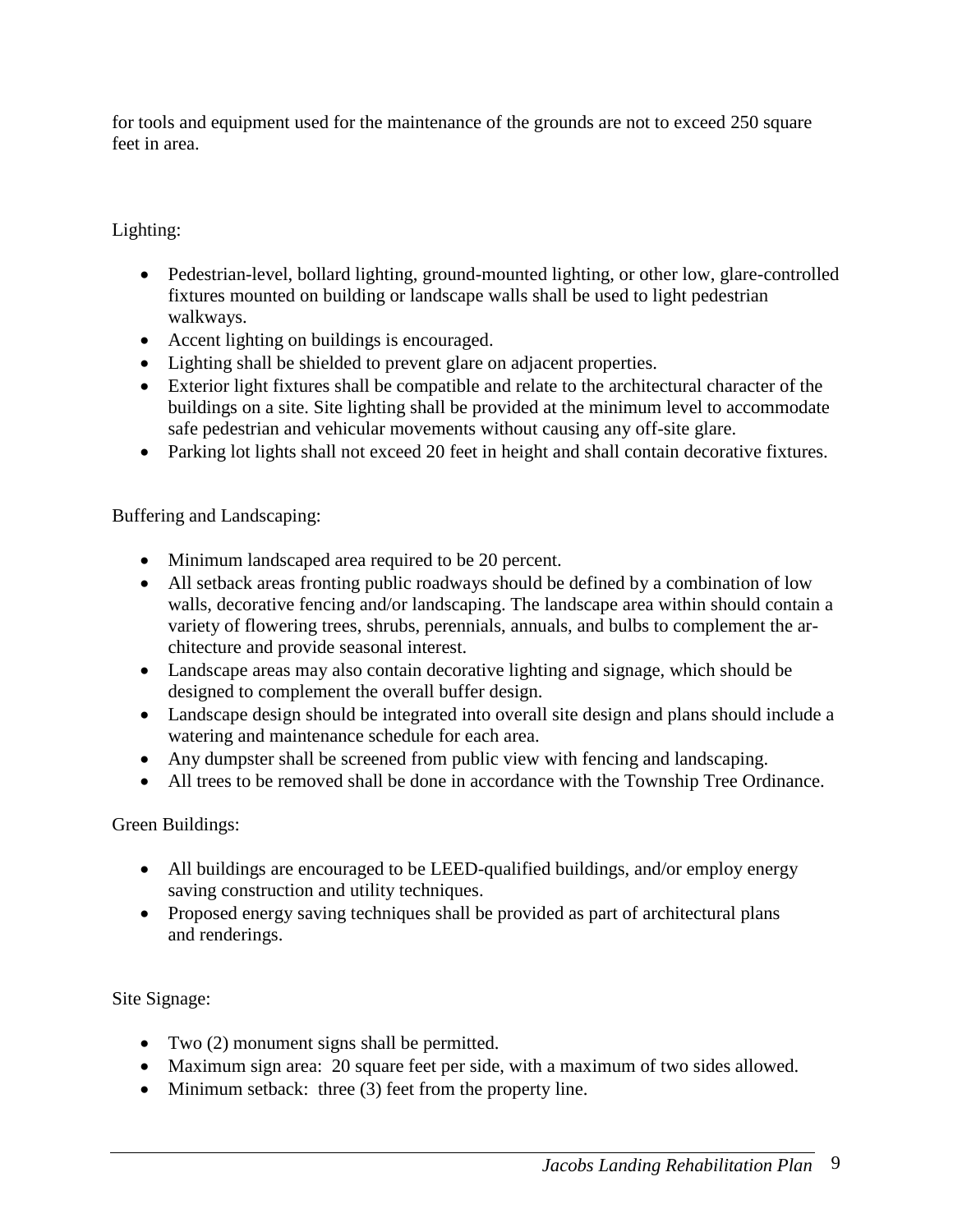- $\bullet$  Maximum sign height: five (5) feet.
- Way finding signage to direct visitors toward parking areas, building identification, and building entrances is permitted as appropriate.

Outside Storage and Loading:

- No outside storage of materials, raw or finished, shall be stored in any yard or open area.
- Loading and delivery areas shall be separated from residential parking areas.
- Loading areas, and outside storage shall be located at the side or rear of buildings and shall be properly screened from residential uses.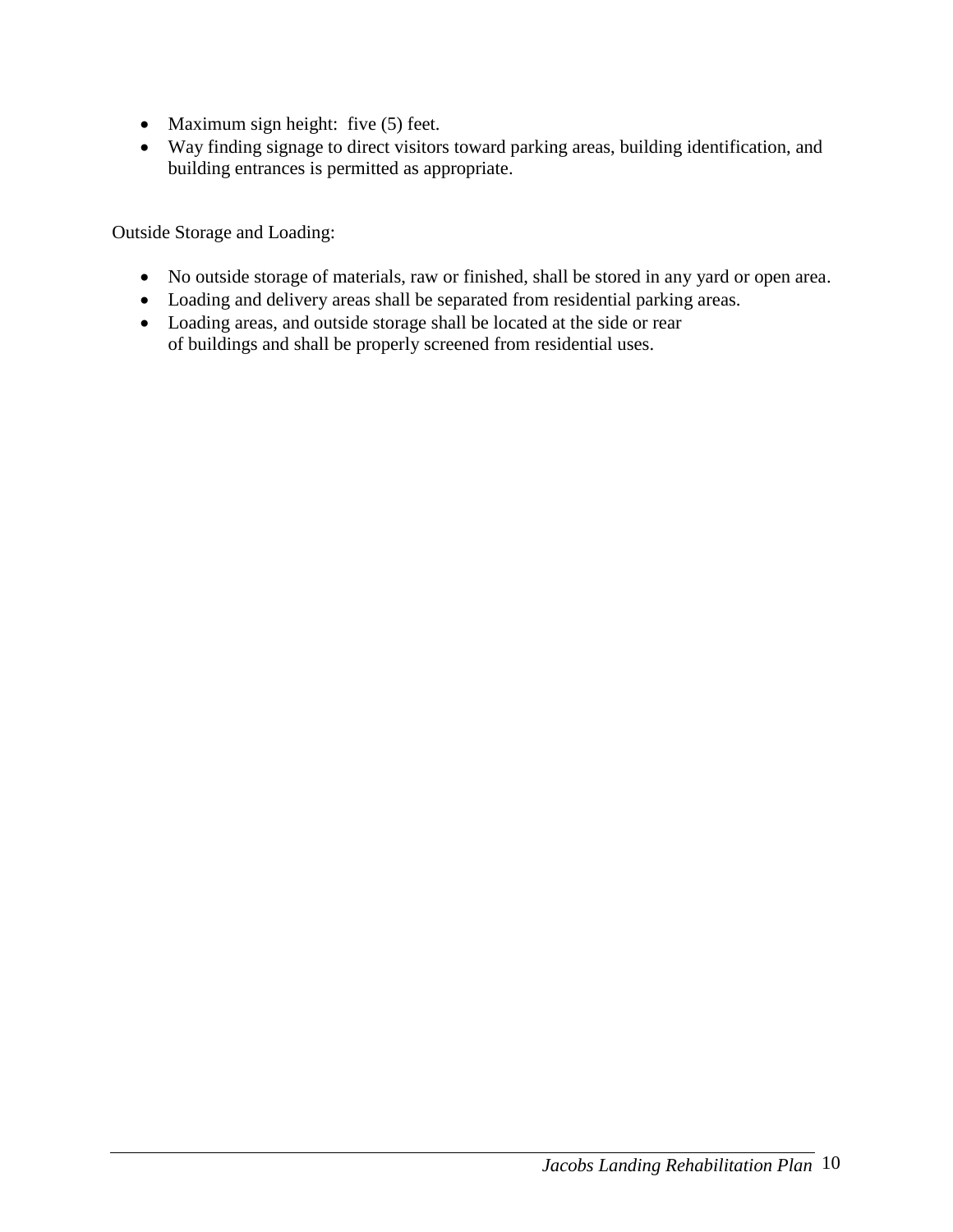#### <span id="page-13-0"></span>**PLAN RELATIONSHIP TO OTHER PLANS**

#### **Relationship to the Township Master Plan**

The Township of Woodbridge's last comprehensive Master Plan was prepared in 2009. Relevant goals and objectives from the Master Plan include:

Land Use Plan Element:

- To preserve the existing character consistent with current development patterns through: o Zoning standards that correspond to existing development patterns
- To permit residential uses at appropriate densities in locations accessible to major roadways, commercial services, public facilities and traditional downtowns.
- To provide sufficient residential opportunities, in locations nwith access to facilities and services, to help the Township's senior residents age in place.

This Rehabilitation Plan advances the goals and objectives of the Township Master Plan.

#### **Master Plans of Adjacent Municipalities**

The Plan Area is located in the middle of the Woodbridge section of the Township and is not immediately adjacent to the border of neighboring municipalities, and is thus not anticipated to have an adverse impact on development within the surrounding municipalities.

#### **Plans of the Region/State**

Middlesex County Growth Management Strategy (GMS)

Between 1990 and 1995, Middlesex County prepared a three-phase Growth Management Plan to address infrastructure need, regional design system and growth management strategies. The County was subdivided into four regions. Woodbridge Township is located in the northeast region along with the municipalities of Edison Township, the Borough of Metuchen, the Borough of Carteret, the Township of Perth Amboy and the Borough of Highland Park. Phase I of this Strategy found that large public & private investments would be required towards maintaining a significant level of service for projected growth in the County. The report estimates that the highest infrastructure costs facing the County are for maintaining and improving existing sewerage systems, parks and roads. The report determined that this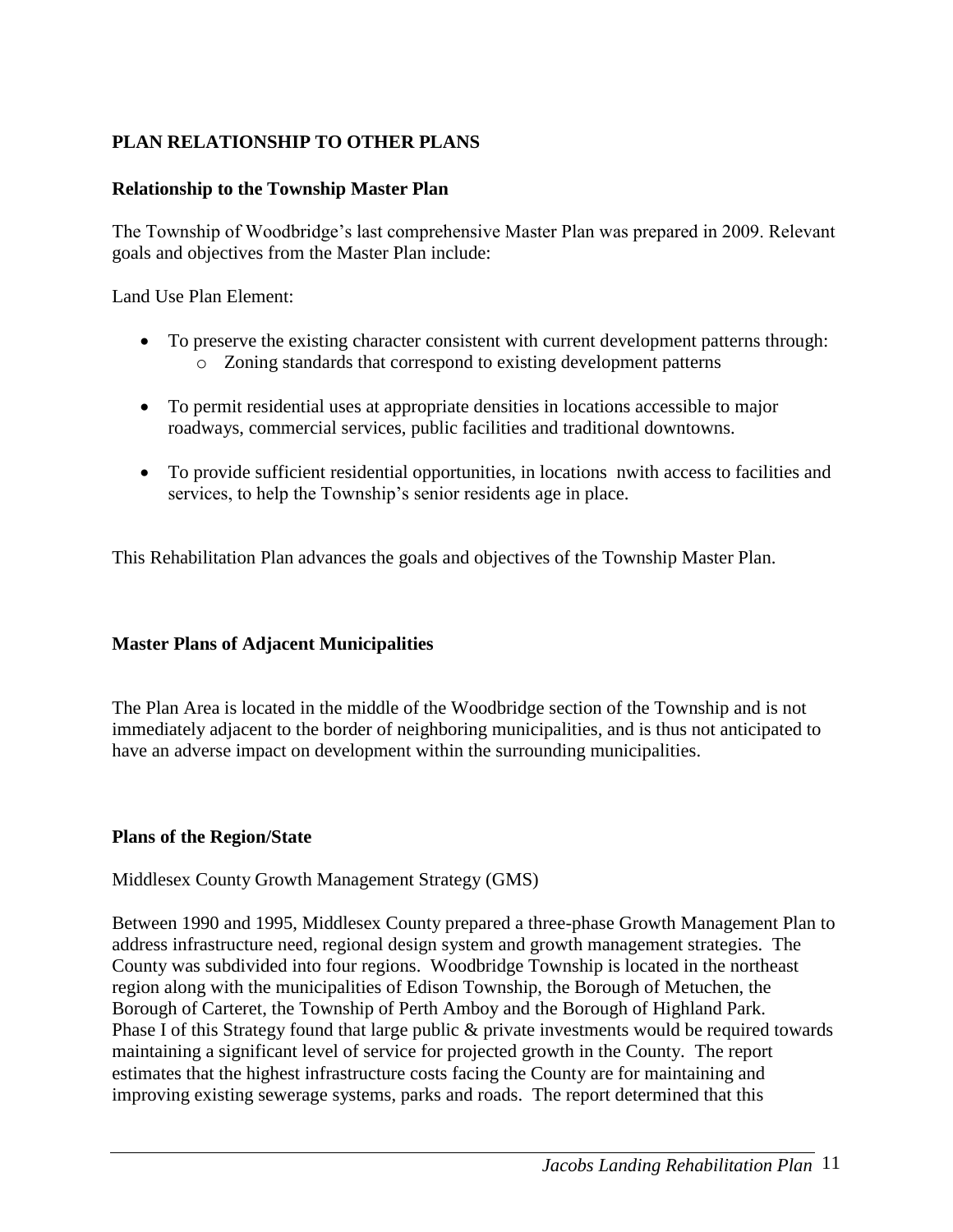investment could be significantly reduced for utility systems (water  $\&$  sewer) if growth occurred in areas where utilities are already in place.

The next phase in the County's Growth Management Strategy was a Phase II Report which focused on alternative approaches to managing actual growth in Middlesex County. In order to analyze the approaches, five specific case studies were conducted in the report. None of these five areas are located in Woodbridge Township.

The last phase of Middlesex County's Growth Management Strategy was the Phase III Report, which examined four additional case study areas; thereby analyzing nearly all of the potential growth areas in the County. In this Phase, additional techniques by which the County may assist and further coordinate with municipalities in planning and development review were also identified. The Township of Woodbridge was included in three study areas. The Metropark Case Study Area includes portions of Iselin, Menlo Park Terrace, Fords, and Woodbridge Proper. The Raritan Center Case Study Area includes portions of Keasbey and Fords. The Arthur Kill/Raritan Bay Case Study Area includes portions of Keasbey, Fords, Hopelawn, Woodbridge Proper, Sewaren, and Port Reading.

Where relevant, this Rehabilitation Plan is consistent with the recommendations discussed in the Middlesex County Growth Management Strategy.

New Jersey State Development & Redevelopment Plan

This Rehabilitation Plan is consistent with, and would effectuate, the plans and policies of the New Jersey State Development and Redevelopment Plan (SDRP), adopted in 2001. The SDRP is a unique document that guides State-level development and redevelopment policy as well as local and regional planning efforts. This Plan is consistent with the following statewide goals in the SDRP:

- Revitalize the State's cities and towns.
- Promote beneficial economic growth, development and renewal for all residents of New Jersey.
- Protect the environment, prevent and clean up pollution.
- Ensure sound and integrated planning and implementation statewide.

The SDRP also includes a State Plan Policy Map, which divides the state into regions, known as Planning Areas, and includes specific goals for each area. The Policy Map also identifies "Centers," locations into which development is to be directed, and "Environs," areas to be protected from future growth. The Township of Woodbridge falls within the 'Metropolitan Planning Area' (PA1). The State Plan recognizes that all communities in this planning area are essentially fully developed; hence much of the change in land uses will occur as redevelopment.

The State Plan's planning objectives for the 'Metropolitan Planning Area' includes:

• Providing for much of the State's future redevelopment.